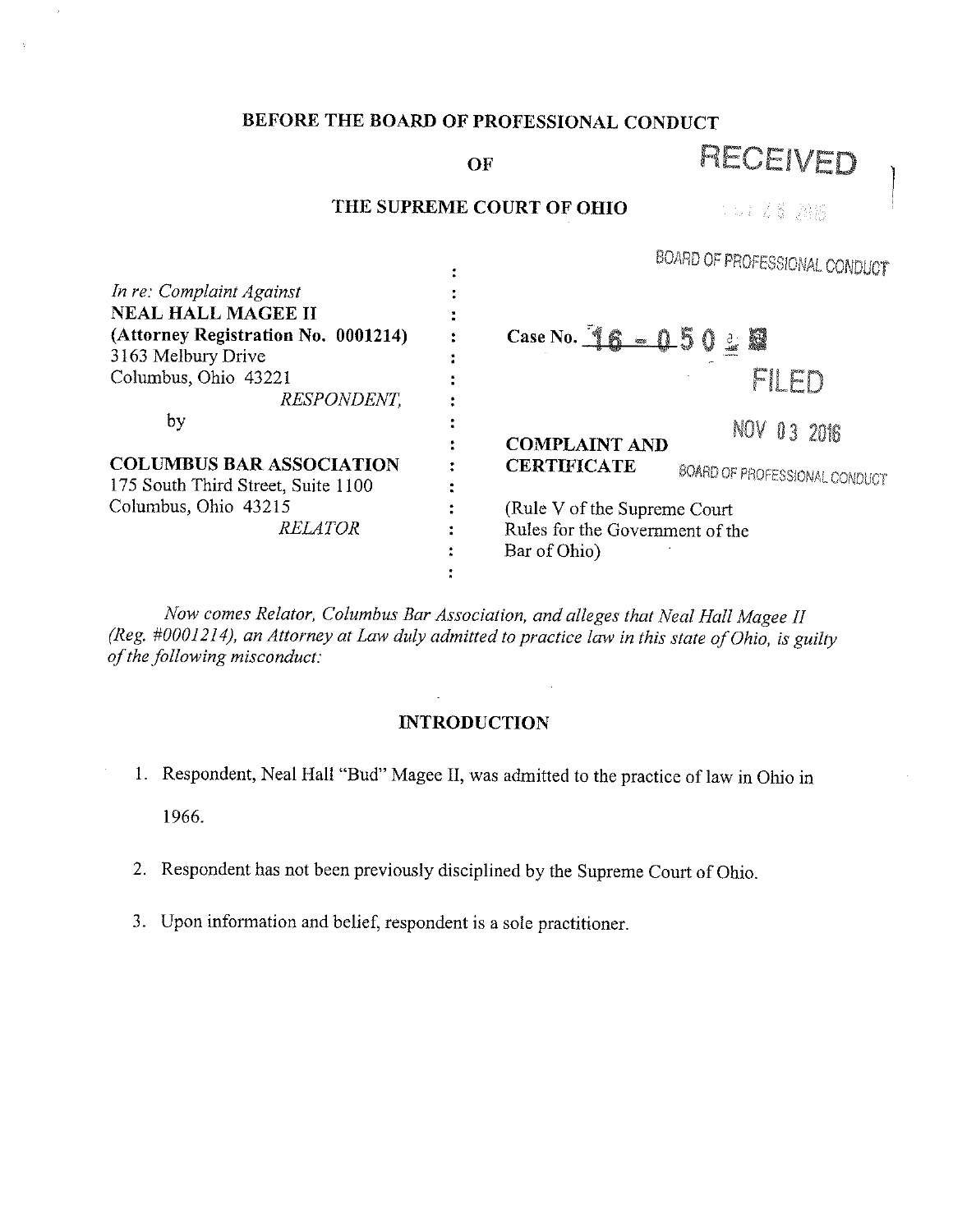# **COMPLAINT COUNT ONE**

### **(THE BRUCE FAMILY REVOCABLE TRUST)**

- 4. William A. Bruce ("Dr. Bruce"), as Grantor, created the Bruce Family Revocable Living Trust ("the Trust") on March 19, 2008 naming himself and respondent as Co-Trustees.
- 5. As Dr. Bruce's attorney, respondent drafted the Trust.
- 6. Dr. Bruce was a Professor of Dentistry at The Ohio State University and was a Franklin County resident for more than 45 years.
- 7. Dr. Bruce's wife, Nancy Macnab Bruce, predeceased him.
- 8. Dr. Bruce and his wife had no children.
- 9. Pursuant to the terms of the Trust, upon Dr. Bruce's death, the Trust property was to be distributed to two beneficiaries in separate shares as follows: 75% to Columbus Nationwide Children's Hospital Foundation ("the Foundation") and 25% to Goucher College ("Goucher") in Maryland.
- 10. Upon Dr. Bruce's death, the Trust property was to be distributed to the Foundation and Goucher outright, free of trust.
- 11. The Trust was amended twice by Dr. Bruce prior to 2010, and neither of those amendments are relevant to the allegations in this formal complaint.
- 12. Sometime prior to February 2010, Dr. Bruce became a resident of a senior living facility in or near Lewes, Delaware.
- 13. On February 3, 2010, the Delaware Chancery Court adjudicated Dr. Bruce incompetent and appointed Dr. Bruce's brother, Robert Bruce, as the guardian of Dr. Bruce's person.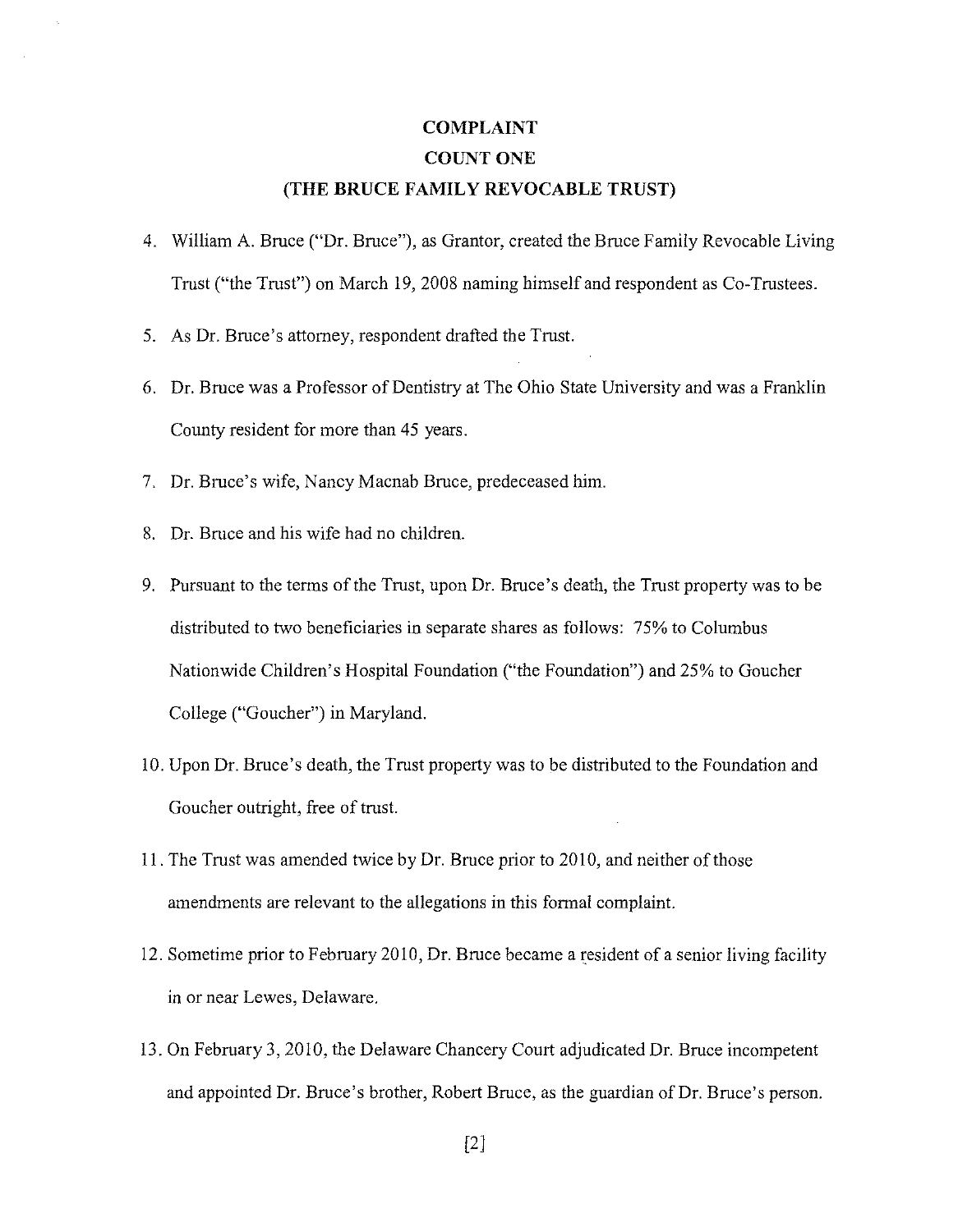- 14. Because Dr. Bruce's disability had rendered him incapable of managing his financial affairs, the Chancery Court's February 3, 2010 order appointed respondent as guardian of the property of Dr. Bruce.
- 15. As a result of Dr. Bruce's incapacity, respondent became the sole Trustee of the Trust.
- 16. In its February 2010 order, the Chancery Court directed respondent to file an audited Trust accounting on or before August 30, 2010, and annually thereafter with copies forwarded to the Foundation and Goucher.
- 17. The Chancery Court further ordered respondent to file an inventory of Dr. Bruce's personal assets and the Trust assets on or before March 4, 2010.
- 18. On March 18, 2010, respondent provided the Chancery Court with a document titled "Inventory of William A. Bruce" accompanied by a partial January 31, 2010 Huntington National Bank (HNB) statement for Trust checking account ending in 7200; a January 31, 2010 partial Chase Investment Services Corp. statement for a Trust account ending in 245267; and, a January 29, 2010 partial Merrill Lynch Report for Dr. Bruce's account ending in 15763.
- 19. Following a review ofrespondent's March 4, 2010 submission, the Chancery Court appointed Arena, Harrison and Ring, Certified Public Accountants, to prepare an "Independent Accountants' Report" for Dr. Bruce and the Trust for the period February I, 2010 through June 30, 2010.

[3]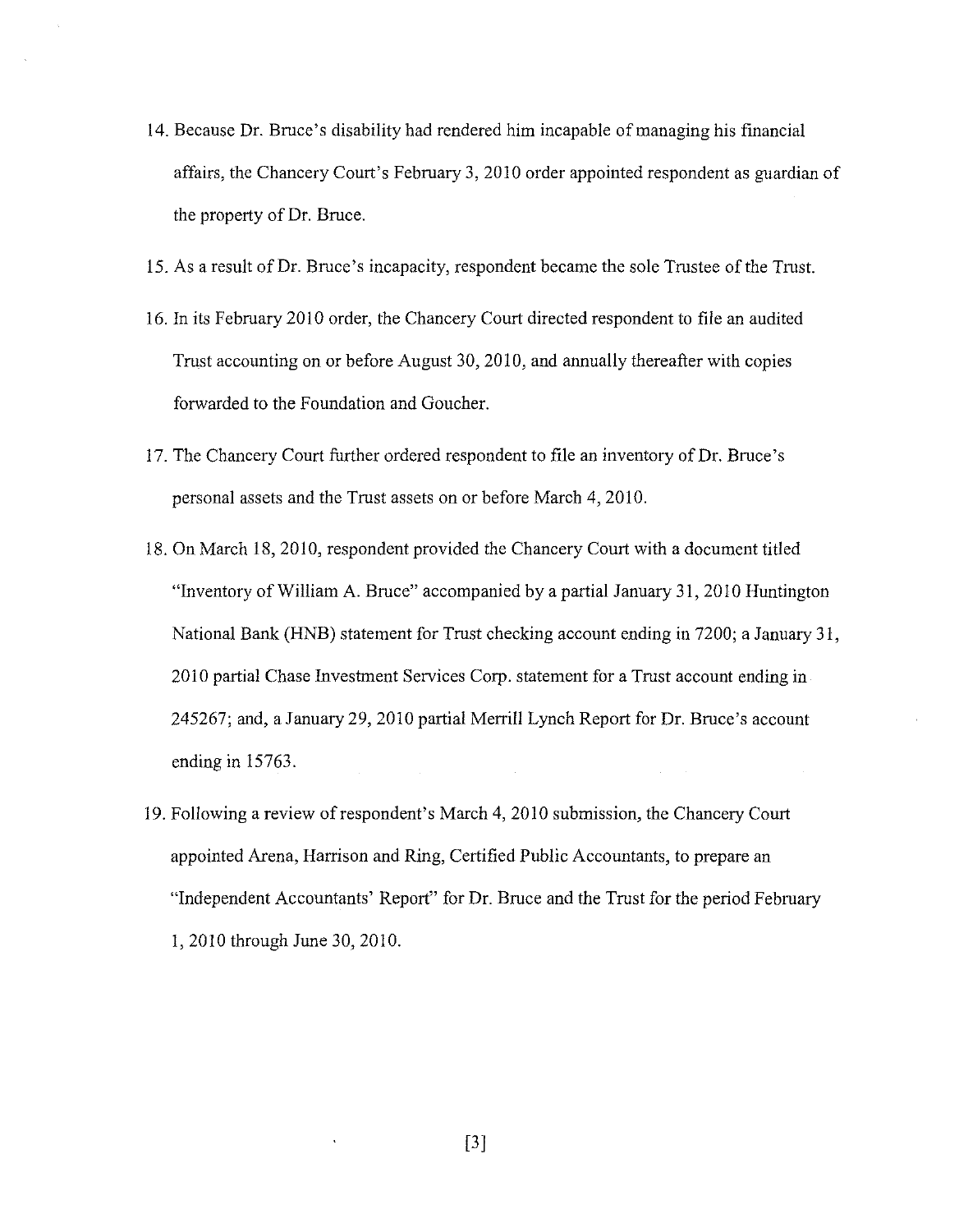- 20. In a report filed August 3, 2010, Arena, Harrison and Ring notified the Chancery Court of discrepancies in respondent's submission. In part, discrepancies were noted as follows: a \$200,000 loan from the trust to Suzanne Macnab; unspecified value of the contents ofa safe deposit box; and, a real estate tax bill for property located in Wetzel County, West Virginia that respondent did not list as an asset on his March 4, 2010 submission.
- 21. The summary schedule of investment transactions created by Arena, Harrison and Ring for the period of February 1, 2010 through June 30, 2010 showed a combined (Dr. Bruce and the Trust) value of \$2,230,643.33.
- 22. On October 1, 2010, and, well after Dr. Bruce had been declared incompetent, respondent executed the self-serving "Amendment #1 to The Bruce Family Revocable Trust Agreement" (the "Guardian's Amendment").
- 23. Pursuant to the Guardian's Amendment, the Trust was amended to provide that in the event that respondent was unable to serve as Trustee, the successor Trustees would be respondent's own children, Michael D. Magee and Erin E. Magee, in that order.
- 24. The Guardian's Amendment further provided that Art. V, Section 2 of the Trust was deleted in its entirety so that the Trust shares created for the Foundation and Goucher would be held in the Trust indefinitely rather than distributed to the beneficiaries upon Dr. Bruce's death, and, instead, giving the Trustee discretion to pay the beneficiaries "an amount not less than five (5%) percent of the balance of the Trust Estate" annually.
- 25. Respondent did not request nor obtain the Chancery Court's permission to amend the Trust.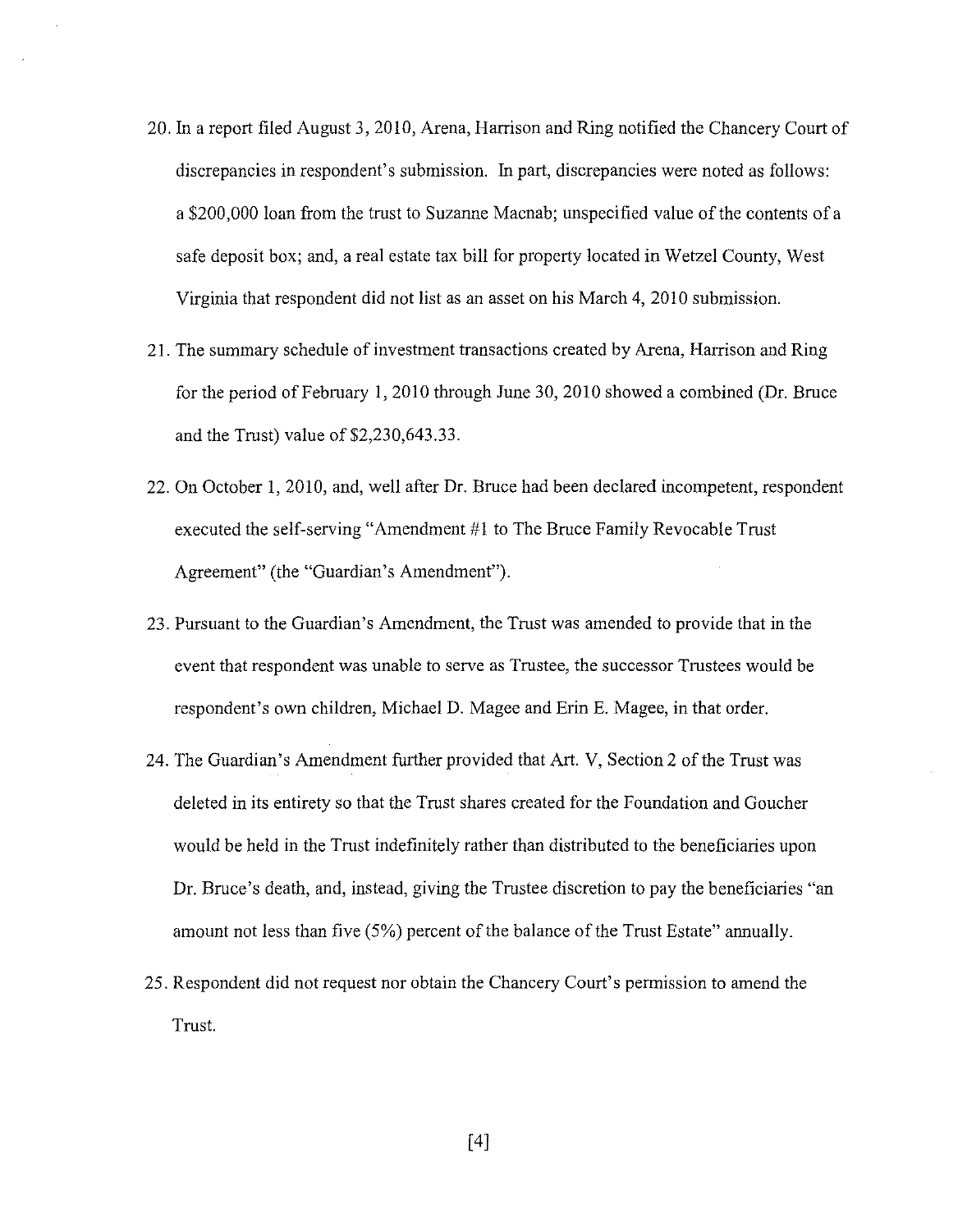- 26. After respondent executed the Guardian's Amendment, he did not notify the beneficiaries of the amendments to the Trust.
- 27. Dr. Bruce was relocated to Florida sometime in 2011 to live closer to his brother.
- 28. On June 6, 2011, respondent sent a copy of a Trust accounting to the Foundation.
- 29. Respondent's June 6, 2011 letter to the Foundation was false and misleading. In part, the letter falsely states, "Distribution [to the Trust beneficiaries] will be made after [Dr. Bruce's] death."
- 30. Dr. Bruce died on October 31, 2012.
- 31. As guardian of Dr. Bruce's property, respondent filed a final account with the Chancery Court on December 14, 2012 for the time period March I, 2012 through October 31, 2012.
- 32. The guardianship of Dr. Bruce was terminated by the Chancery Court on February I, 2013.
- 33. Beginning in 2009 and continuing through May 2013 (excluding payments for trustee fees and attorney fees), respondent made the following transfers of Trust funds from Trust accounts at HNB into accounts at HNB in respondent's name or under his control:

[5]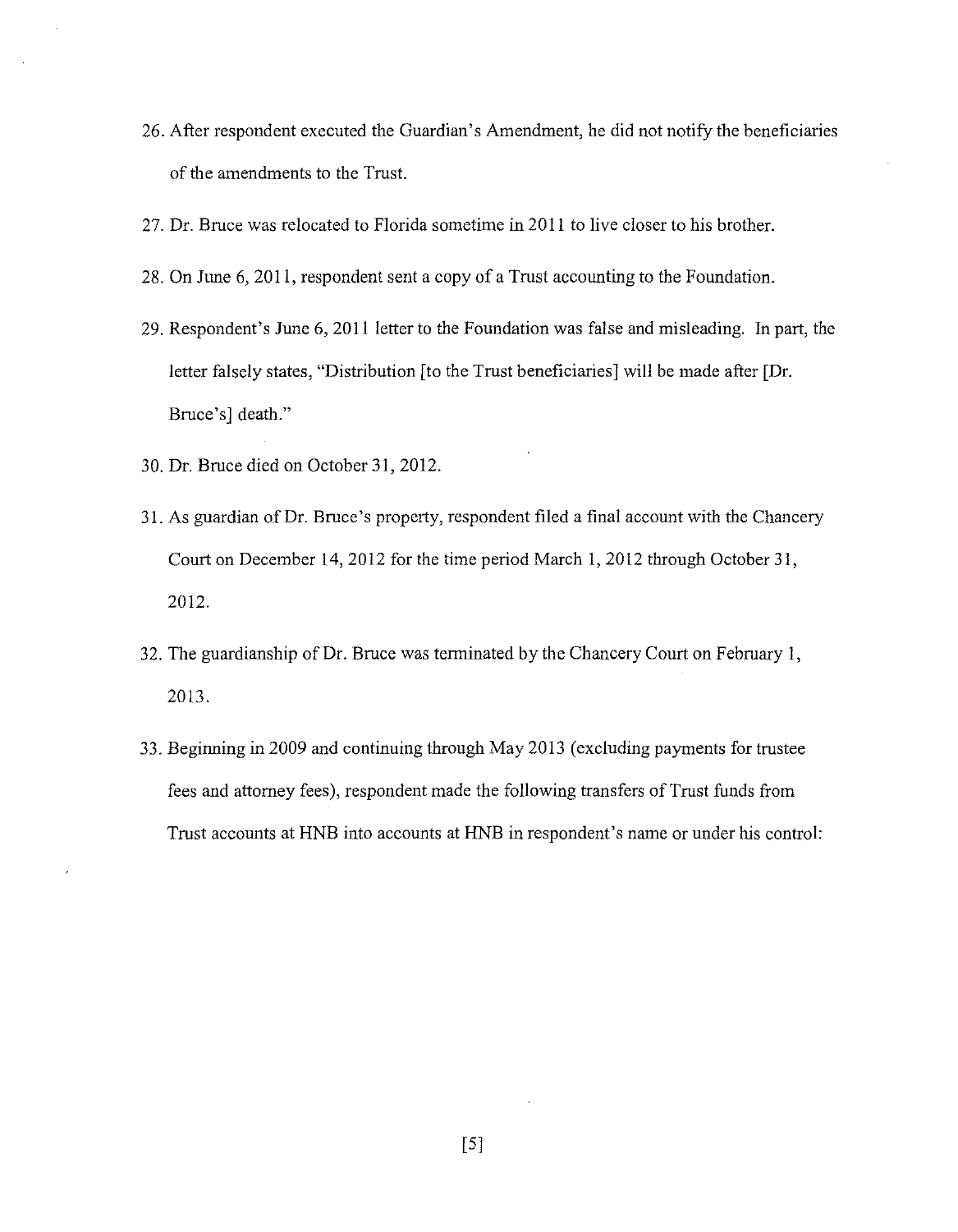| <b>DATE</b>  | <b>TRUST ACCOUNT</b> | <b>RESPONDENT ACCT</b> | <b>AMOUNT OF</b> |
|--------------|----------------------|------------------------|------------------|
|              | <b>NUMBER</b>        | <b>NUMBER</b>          | <b>TRANSFER</b>  |
| 01/14/2009   | 7200                 | 9500                   | \$5,745.00       |
| 01/14/2009   | 7200                 | 9500                   | 2,348.96         |
| 10/13/2011   | 7200                 | 9500                   | 5,000.00         |
| 04/04/2012   | 7200                 | 9500                   | 7,500.00         |
| 11/01/2012   | 7200                 | 9677                   | 90,000.00        |
| 02/14/2013   | 7200                 | 9500                   | 5,000.00         |
| 03/05/2013   | 7200                 | 9677                   | 25,000.00        |
| 03/07/2013   | 7200                 | 9500                   | 5,000.00         |
| 03/07/2013   | 7200                 | 9677                   | 45,000.00        |
| 03/25/2013   | 7445                 | 9500                   | 50,000.00        |
| 05/14/2013   | 7445                 | 9500                   | 99,000.00        |
| 05/14/2013   | 7445                 | 9500                   | 99,000.00        |
| 05/14/2013   | 7445                 | 9500                   | 99,000.00        |
| 05/14/2013   | 7445                 | 9500                   | 3,000.00         |
| 05/16/2013   | 7445                 | 9500                   | 27,216.28        |
| 05/17/2013   | 7445                 | 9500                   | 16,010.81        |
| 05/17/2013   | 7445                 | 9500                   | 99,000.00        |
| <b>TOTAL</b> |                      |                        | \$682,821.05     |

34. On occasion between January 2013 and November 2013, respondent transferred money

from accounts held in his name or under his control into Trust accounts:

| <b>DATE</b>  | <b>RESPONDENT</b><br><b>ACCT NUMBER</b> | <b>TRUST ACCOUNT</b><br><b>NUMBER</b> | <b>AMOUNT OF</b><br><b>TRANSFER</b> |
|--------------|-----------------------------------------|---------------------------------------|-------------------------------------|
| 01/22/2013   | 9677                                    | 7200                                  | 85,000.00                           |
| 01/22/2013   | 9500                                    | 7200                                  | 5,000.00                            |
| 11/14/2013   | 9500                                    | Pd. to successor Trustee              | 424,500.00                          |
| <b>TOTAL</b> |                                         |                                       | \$514,500.00                        |

- 3 5. After crediting respondent for funds that were transferred to the trust from his own accounts, the total amount of unaccounted-for Trust funds is \$168,321.05 (\$682,821.05 less \$514,500).
- 36. In response to the Foundation's request for a list of Trust assets, respondent sent a letter dated May 22, 2013 to the Foundation.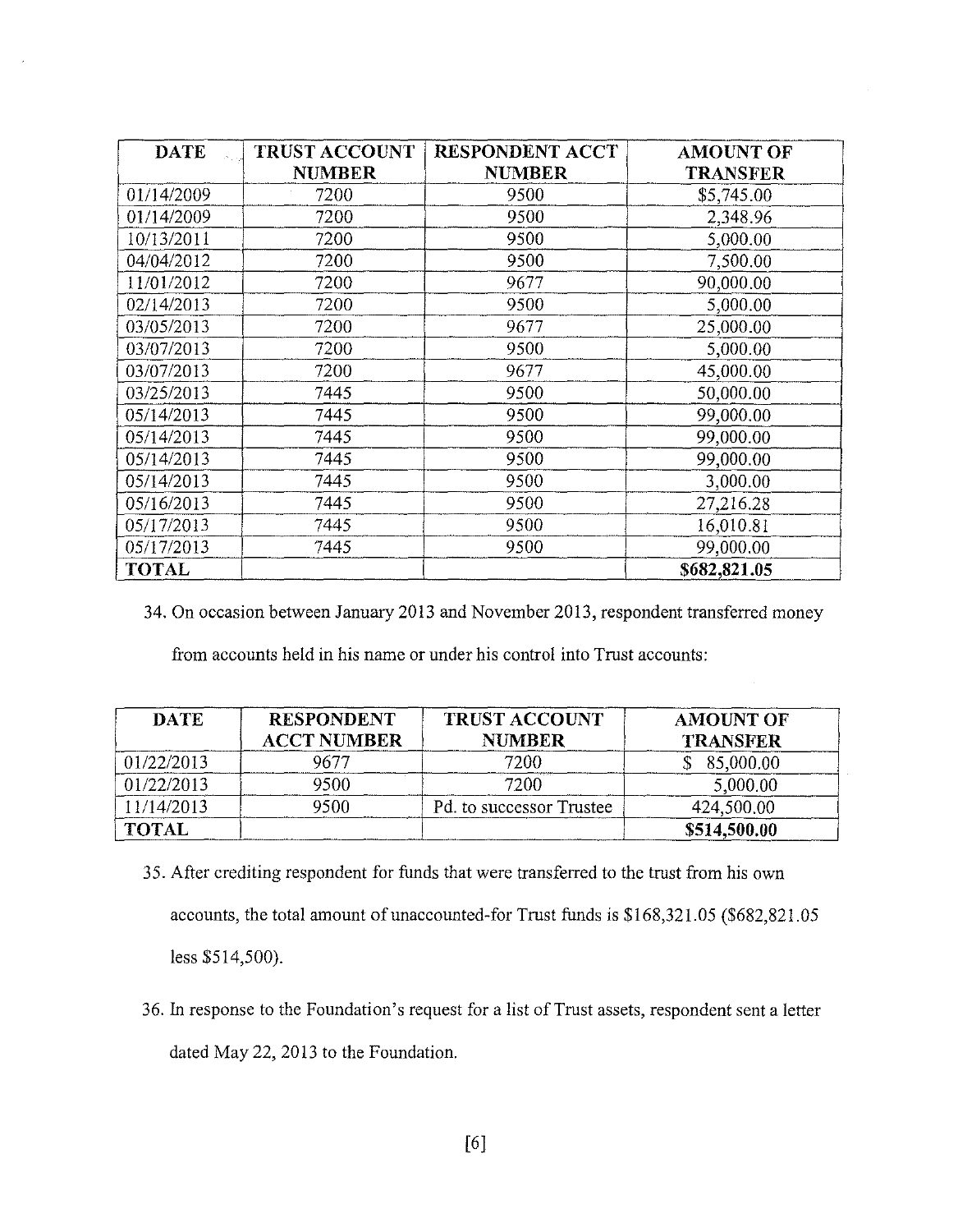- 37. Respondent's May 22, 2013 communication to the Foundation included a list of the Trust's "security holdings" in Charles Schwab investment account ending in 1882  $(2,132,439.02)$  and stated that "the balance"  $(\$40,095.55)$  was in a "checking account."
- 38. Respondent's May 22, 2013 communication to the Foundation was false and misleading in that respondent did not disclose all of the Trust's assets nor did respondent disclose that shortly before the May 2013 letter was written, at least \$442,000 of Trust assets had been transferred into his personal account at HNB.
- 39. On June 14, 2013, counsel for the Foundation requested that respondent provide him with a trustee's report pursuant to R.C. 5808.13.
- 40. Respondent failed to respond to counsel's June 14, 2013 request for information.
- 41. On August 19 and August 22, 2013, respectively, Goucher and the Foundation signed a notice removing respondent as Trustee of the Trust.
- 42. Michael D. Magee and Erin E. Magee were also removed as successor Trustees.
- 43. On August 23, 2013, respondent appeared in Wetzel County, West Virginia and executed a Fiduciary Deed that he prepared, identifying himself as "Neal H. Magee II, Executor, of the Estate of William A. Bruce" and transferring Dr. Bruce's interest in certain Wetzel County property ("the Wetzel County property") into the Trust.
- 44. Fifth Third Bank was named successor Trustee of the Trust on August 27, 2013.
- 45. At the time of respondent's removal as Trustee, the Trust had assets with an approximate value of \$2,597,294.
- 46. On or about September 6, 2013 and after respondent's removal as Trustee, respondent executed another Fiduciary Deed for the Wetzel County property.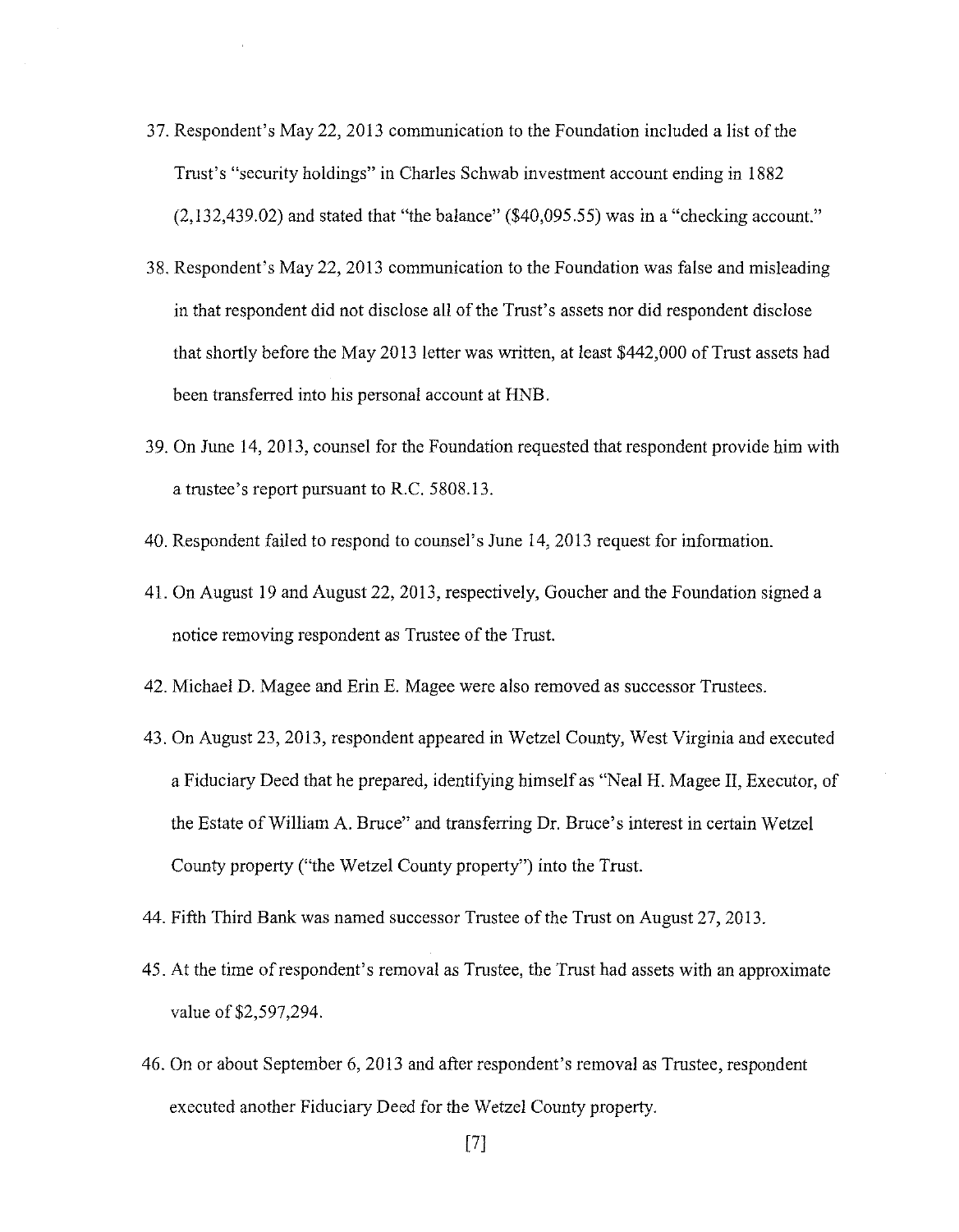- 47. In the September 6, 2013 Fiduciary Deed, respondent falsely identified himself as "Neal H. Magee II, Trustee of the Bruce Family Irrevocable Trust dated march (sic) 19, 2008(.]"
- 48. The September 6, 2013 Fiduciary Deed prepared and executed by respondent, operated to transfer the Wetzel County property from the Trust to "NEAL H. MAGEE II, Executor of the Estate of William A. Bruce."
- 49. The September 6, 2013 Fiduciary Deed was recorded in Wetzel County, West Virginia on or about September 27, 2013.
- 50. The Wetzel County property remains titled in respondent's name as "Executor of the Estate of William A. Bruce."
- 51. On October 31, 2013, respondent remitted a check in the amount of \$424,595.11 from his HNB account ending in 9500 to the Fifth Third Bank Trustee.
- 52. Respondent's personal check in the amount of \$424,595.11 was returned by the bank due to insufficient funds.
- 53. In November 2013, respondent attempted to conceal his theft of trust assets by sending a "statement" to the Foundation and Goucher which showed an "Account Balance" of \$424,595.11.
- 54. On or about November 14, 2013, respondent remitted \$424,500 to the Trust in the form of a cashier's check drawn from funds in respondent's personal checking account ending in 9500.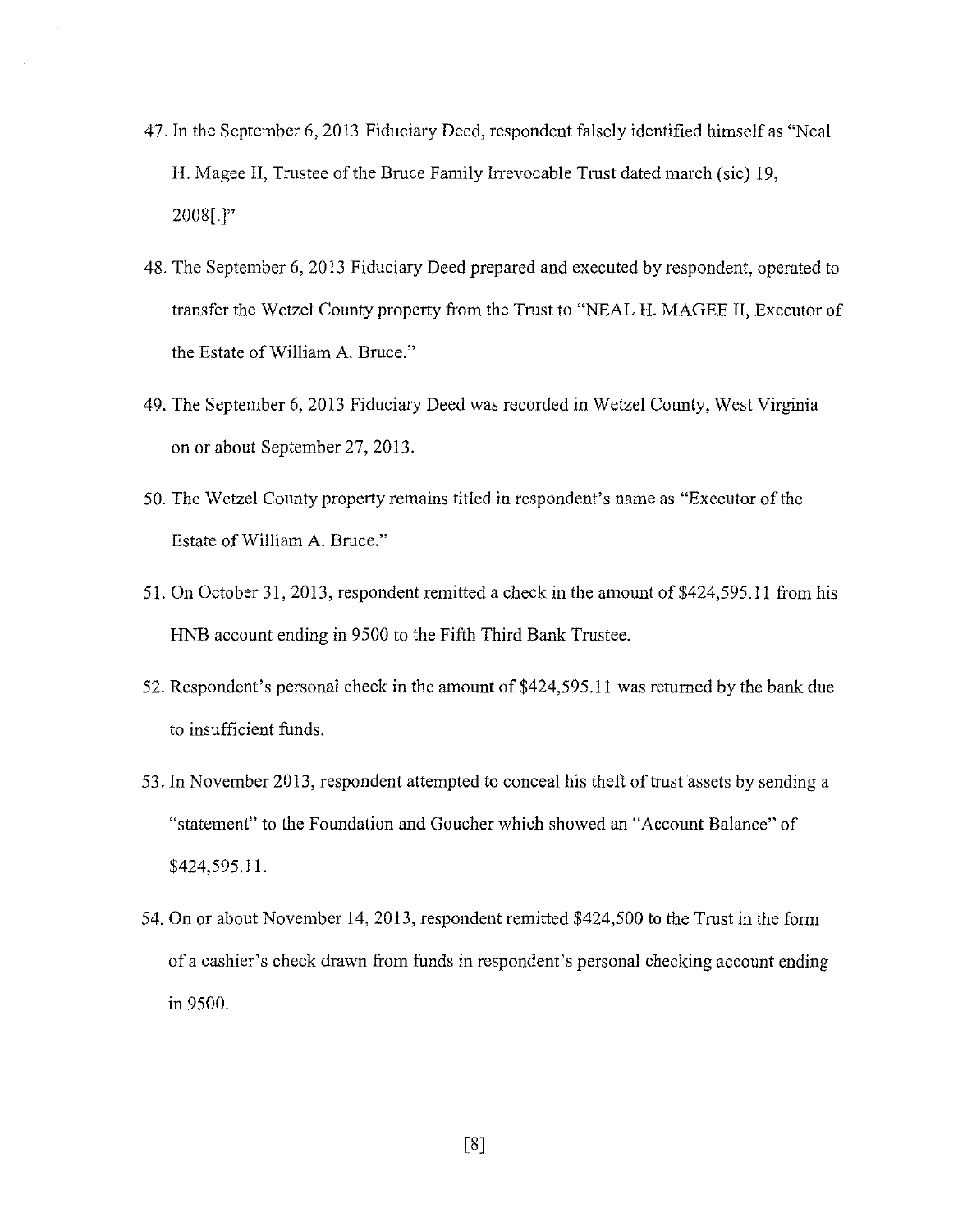- 55. On November 25, 2013, counsel for the Foundation again wrote to respondent. This time, counsel requested additional documentation regarding the Trust, the assets held by the Trust, and respondent's guardianship accountings.
- 56. On January 24, 2014, and because they continued to be unable to obtain the trustee reports from respondent that were due to them under R.C. 5808.13(C), the Foundation and Goucher filed a complaint against respondent in the Franklin County Probate Court seeking to compel respondent to prepare a trust report and accounting.
- 57. Respondent did not respond to the complaint and a motion for default judgment was filed on March 4, 2014.
- 58. Respondent did not respond to the motion for default judgment.
- 59. The motion for default judgment was granted on March 28, 2014 and respondent was ordered to provide the trust reports within 30 days of the date of the decision.
- 60. Respondent did not provide the trust reports within 30 days, and, on May 20, 2014, the court issued a citation and an order to appear on June 26, 2014.
- 61. Respondent appeared before a Magistrate at the Franklin County Probate Court hearing on June 26, 2014.
- 62. On June 26, 2014, respondent produced only partial records for the Trust and admitted that he did not have bank statements for at least one of the Trust's accounts.
- 63. On July 18, 2014, the Magistrate issued an entry recommending that respondent be held in contempt for failing to produce a Trust account report and that that the forensic accounting firm of Groner Boyle Quillin, LLP ("GBQ") by appointed to prepare a Trust accounting for March 3, 2008 to March 28, 2014, at respondent's expense.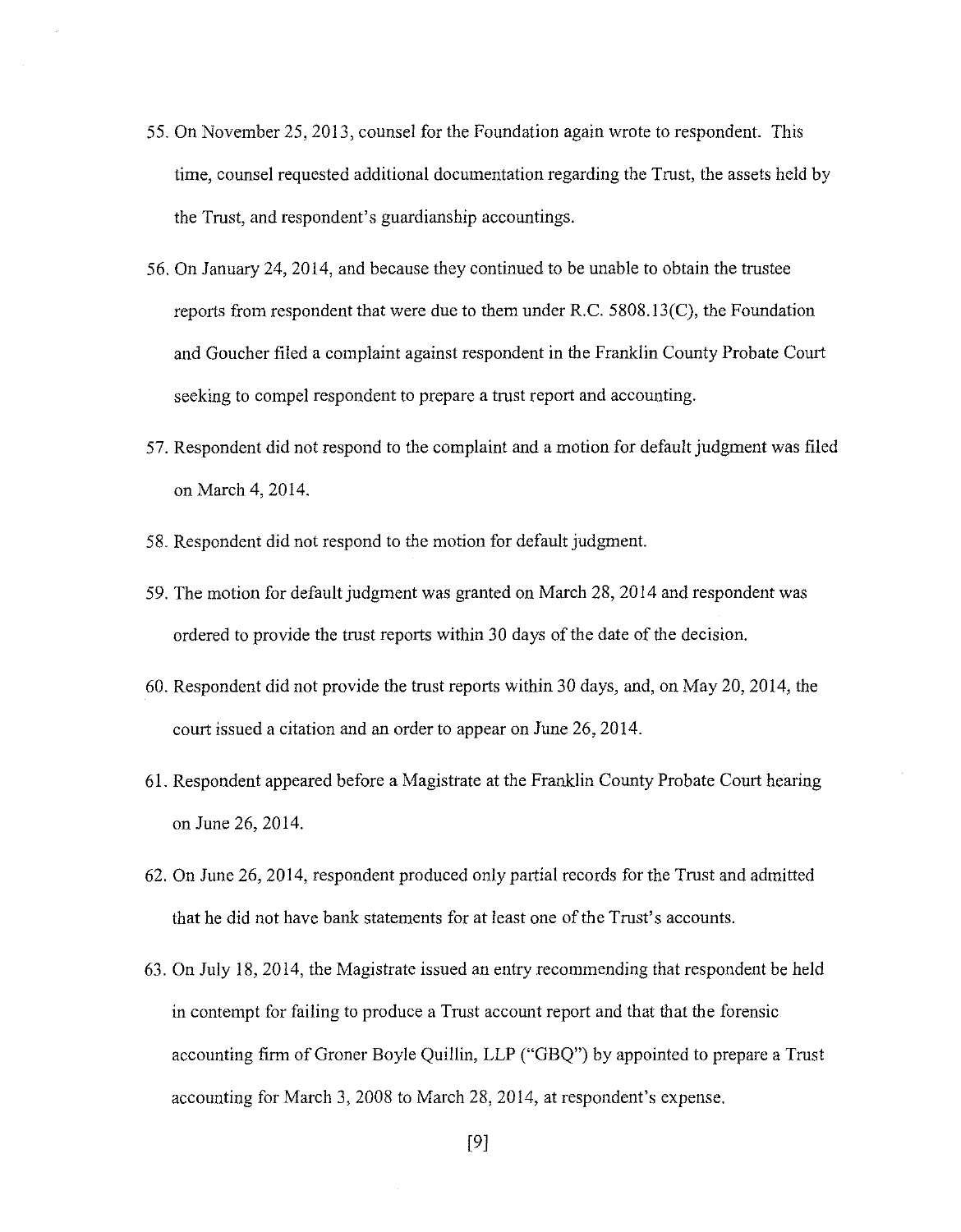- 64. The Magistrate's entry was adopted by the Franklin County Probate Court on August 20, 2014 and the GBQ-authored report was due 30 days thereafter.
- 65. In its efforts to conduct the accounting, GBQ sent respondent an engagement letter on July 16, 2014 requesting a retainer of  $$7,500$ .
- 66. Even though he received them, respondent did not respond to the July 16, 2014 communication nor to follow-up emails from GBQ dated July 28, 2014 and August 6, 2014.
- 67. Shortly after August 6, 2014, respondent sent a brief response and some documents to GBQ.
- 68. On August 18, 2014, respondent sent GBQ the executed engagement letter and a check for only \$5,000. According to respondent's communication to GBQ, the check was for less than the requested amount because he believed that the Trust should pay for the entire audit as it was "mostly a review of prior audits furnished the Court in the State of Delaware. I do realize that my delays have caused this all to happen."
- 69. On September 12, 2014, GBQ requested that respondent pay the additional retainer amount.
- 70. Respondent did not respond to GBQ's September 12, 2014 request.
- 71. Despite GBQ's repeated requests to respondent for Trust accounting documents, respondent failed to produce all of the documentation.
- 72. GBQ issued a preliminary report in the form of a letter on November 24, 2014.
- 73. According to the GBQ report, respondent committed "several irregular transactions" while serving as Trustee of the Trust.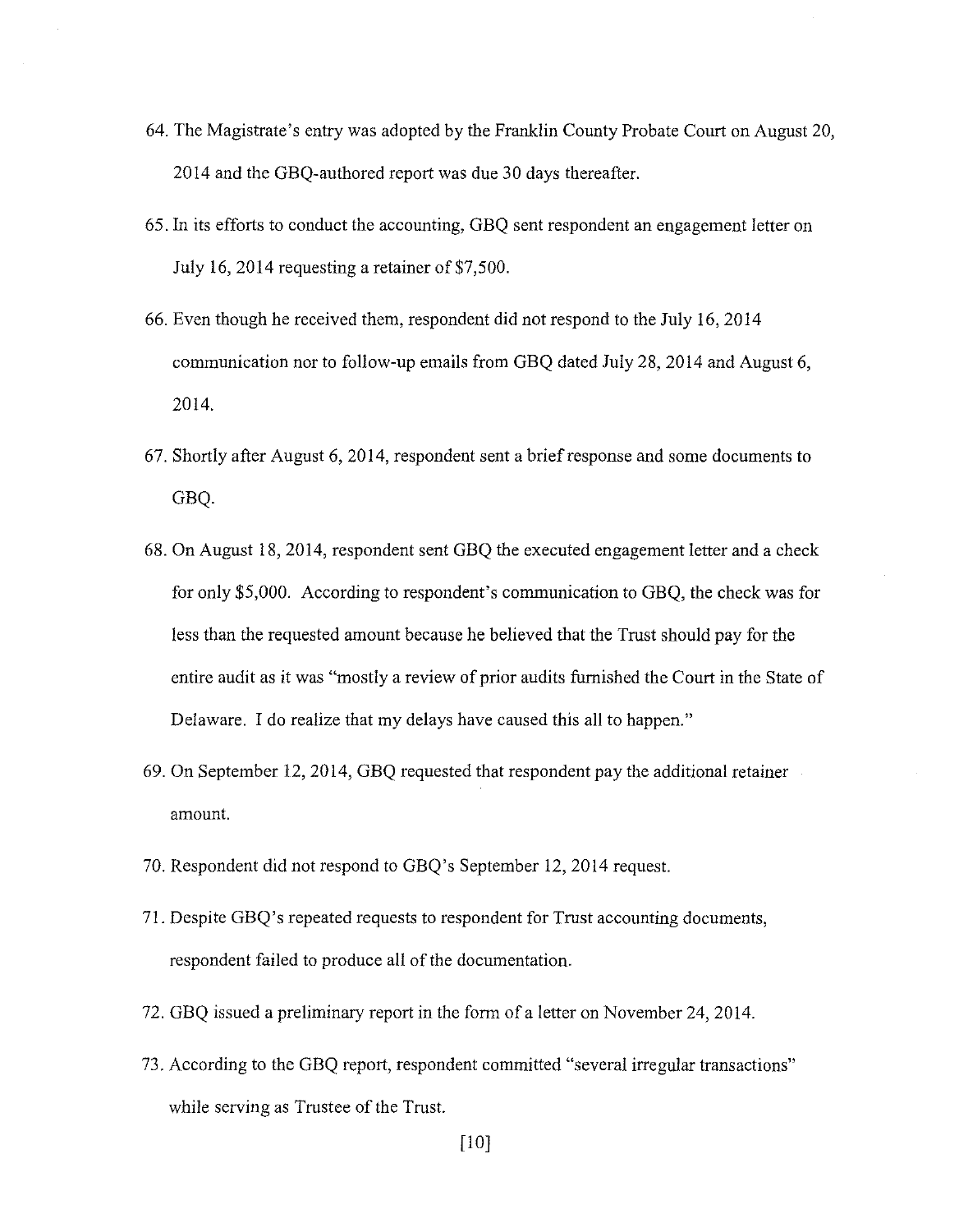- 74. The GBQ report confirmed that although respondent claimed that in May 2013, Trust assets in the amount of \$442,227 were transferred into a "Scott Trade" account, the assets were actually transferred into respondent's personal account at HNB ending in 9500.
- 75. GBQ also found that respondent committed other questionable transactions with Trust funds.
- 76. The GBQ report indicated that GBQ was unable to properly evaluate 116 material Trust transactions because respondent did not provide supporting documentation, despite specific requests.
- 77. GBQ concluded that from 2009 until his removal in 2013, respondent paid himself trustee fees from the Trust in the amount of \$148,829.13.
- 78. GBQ concluded that from 2009 until his removal in 2013, respondent paid himself attorney fees from the Trust in the amount of \$34,310.21.
- 79. GBQ concluded that respondent's conduct resulted in a total of \$89,000 in trust funds remaining unaccounted for from those 116 material transactions.
- 80. The Foundation and Goucher filed a motion to show cause on January 8, 2015, asking that respondent be held in civil contempt for his violation of the May 28, 2014 order. The matter was set for hearing on April 21, 2015.
- 81. Respondent did not appear at the April 21, 2015 hearing.
- 82. By entry filed June 15, 2015, the Probate Court adopted the Magistrate's decision on the show cause motion. The court held respondent in contempt and found that he committed a breach of trust in violation ofR.C. 5810.0l(A) in that he neglected to keep properly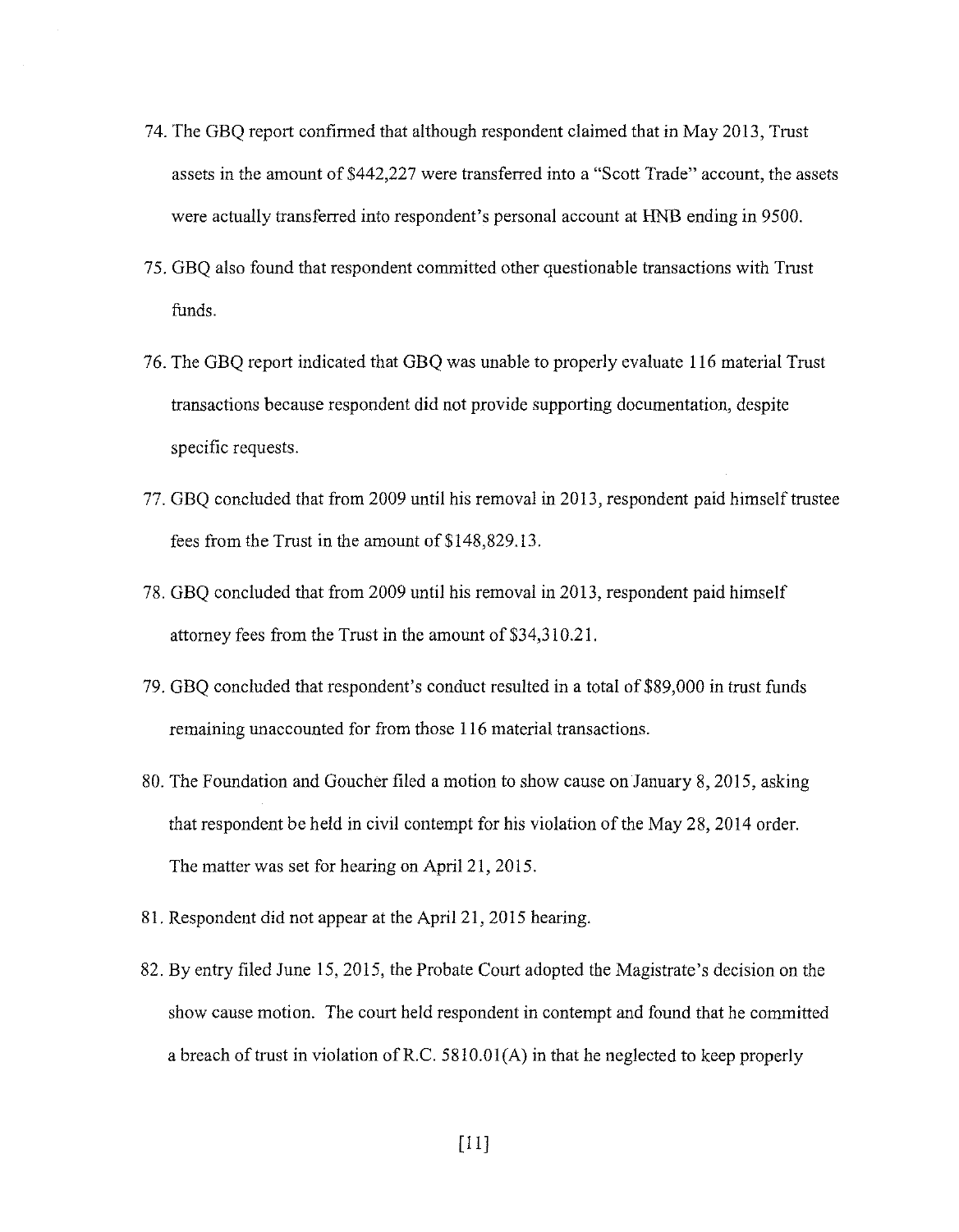detailed records of the Trust's accounts and that he was either unable or unwilling to provide records to GBQ.

- 83. The court further held that respondent's breach of trust prevented GBQ from determining the whereabouts of approximately \$89,000 of Trust assets associated with 116 missing transactions.
- 84. The court held that within 45 days from the date of the entry, respondent was required to pay the Trust \$89,000 for his breach of trust; to pay attorney fees expended by the beneficiaries in the total amount of \$61,490.58; and, to pay GBQ \$20,765 for its accounting services.
- 85. Respondent has not paid any of the court-ordered fees or penalties.
- 86. As set forth in Count One herein, respondent's conduct in acting as Guardian of Dr. Bruce and Attorney and Trustee of Dr. Bruce's Trust violates the Ohio Rules of Professional Conduct:
	- a. Prof.Cond. R.1.3 ( a lawyer shall act with reasonable diligence and promptness in representing a client);
	- b. Prof.Cond. R. l.5(a) (a lawyer shall not charge or collect a clearly excessive fee);
	- c. Prof.Cond.R.  $1.7(a)(2)$  (a lawyer's continuation of representation of a client creates a conflict of interest if there is a substantial risk that the lawyer's ability to consider, recommend, or carry out an appropriate course of action for that client will be materially limited by the lawyer's own personal interests);
	- d. Prof.Cond.R. 3.4(a) (a lawyer shall not unlawfully alter, destroy, or conceal a document or other material having potential evidentiary value);

[12]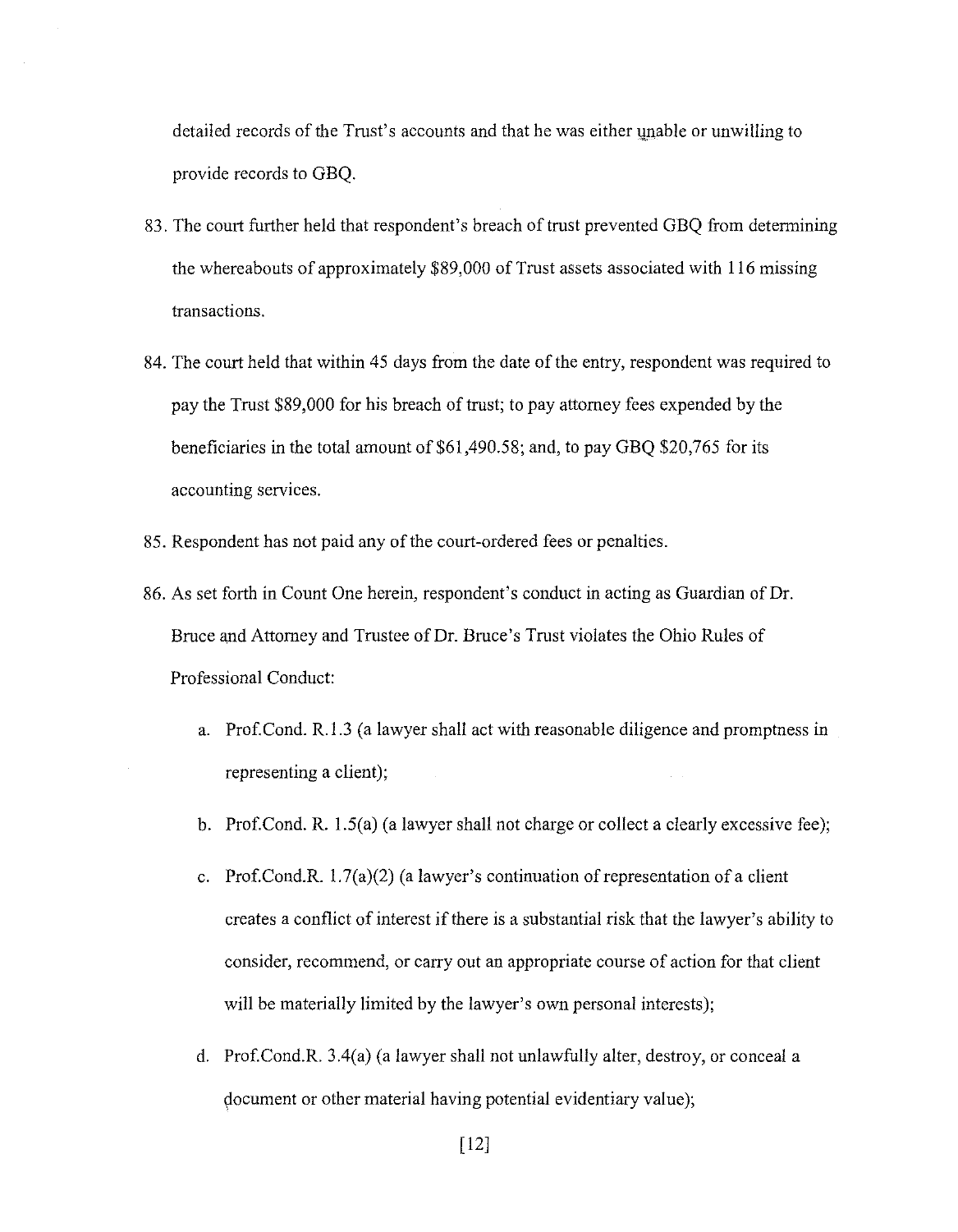- e. Prof.Cond.R. 3.4(b) (a lawyer shall not falsify evidence);
- f. Prof.Cond.R. 3.4(c) (a lawyer shall not knowingly disobey an obligation under the rules of a tribunal);
- g. Prof.Cond.R. 8.4(c) (it is professional misconduct for a lawyer to engage in conduct involving dishonesty, fraud, deceit or misrepresentation); and,
- h. Prof.Cond.R. 8.4(d) (it is professional misconduct for a lawyer to engage in conduct that is prejudicial to the administration of justice).

#### COUNT **TWO**

# FAILURE TO COOPERATE

- 87. Relator hereby incorporates all of the allegations of misconduct set forth in Count One herein.
- 88. On August 19, 2015, relator received a grievance against respondent that was based upon the misconduct alleged in Count One herein.
- 89. On August 20, 2015, relator sent, via U.S. Mail, a letter to respondent asking for a response to the allegations in the grievance.
- 90. Respondent did not respond to relator's August 20, 2015 letter.
- 91. On September 8, 2015, via Certified Mail, Return Receipt Requested, relator sent respondent a second letter inquiring about the allegations in the grievance.
- 92. Respondent received relator's September 8, 2015 letter on September 11, 2015 but did not respond.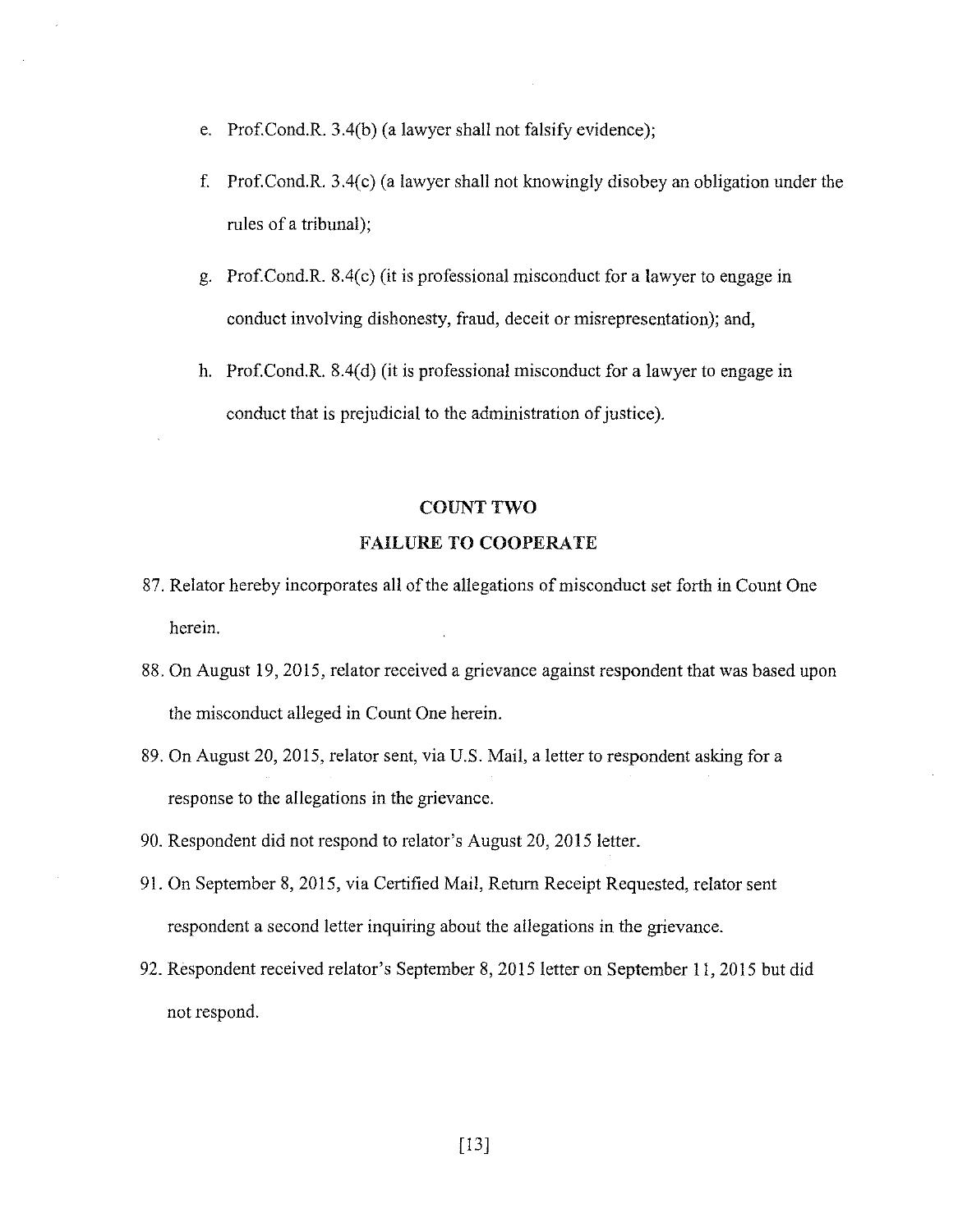- 93. On December 4, 2015, relator mailed via Certified Mail, Return Receipt Requested and U.S. Mail, a subpoena *duces tecum* that had been issued by the Board of Professional Conduct to respondent via Certified Mail, Return Receipt Requested.
- 94. The subpoena *duces tecum* required respondent to produce certain documents at relator's office on or before December 29, 2015.
- 95. Respondent was served with the subpoena *duces tecum* on December 7, 2015; however, respondent did not produce the required documents.
- 96. As set forth in Count Two herein, respondent's conduct in failing to cooperate with relator's investigation of his conduct violates the Ohio Rules of Professional Conduct and the Rules for the Government of the Bar of Ohio: Prof.Cond.R. 8. l(b) (in connection with a disciplinary matter, a lawyer shall not knowingly fail to respond); and, Gov.Bar R.V(9)(G) (no attorney shall neglect or refuse to assist or testify in an investigation).

#### **RESTITUTION**

- 97. Relator hereby incorporates by reference all of the allegations of misconduct set forth in Counts One and Two herein.
- 98. Pursuant to Gov.Bar  $R.V(10)(E)(1)(b)$ , respondent should be ordered to make restitution as follows:
	- a. \$89,000 to the Bruce Family Revocable Living Trust (or to the Estate of William A. Bruce);
	- b. An additional amount estimated to be \$79,321.05 (\$168,321.05 of misappropriated Trust funds less the \$89 ,000 repayment ordered by the probate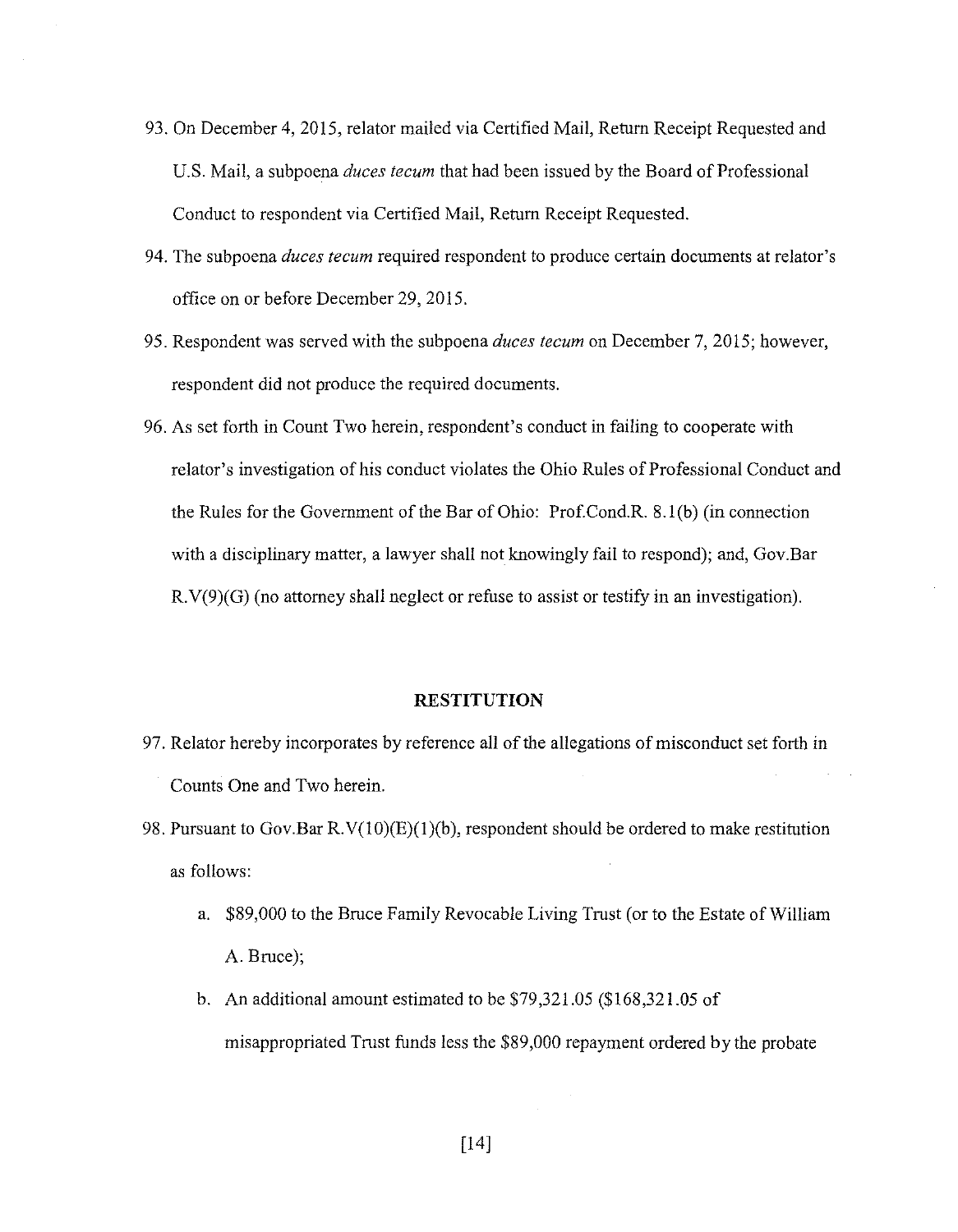court and set forth in "a" above) to the Bruce Family Revocable Living Trust (or to the Estate of William A. Bruce);

- c.  $$61,490.58$  to the law firm of Vorys, Sater, Seymour & Pease; and,
- d. \$20,765 to GBQ.

# **CONCLUSION**

WHEREFORE, relator submits that respondent, Neal Hall Magee II, should be found in violation of these Ohio Rules of Professional Conduct and Rules for the Government of the Bar of Ohio and be sanctioned appropriately.

Respectfully submitted,

 $Kelly$   $\ell$ atton ( $\ell y$   $\ell$ B 0040142)

Attorney at Law 261 W. Johnstown Rd., Suite 201 Columbus, OH 43230 614.403.4610 Kelly.Patton@kcpattonlaw.com

*<u>Kinda Fiely (by LB 0040142)</u>*<br>Linda K. Fiely (0010053)

General Counsel, Ohio Education Association 225 East Broad Street Columbus, OH 43215 614.227.3098 fielyl@ohea.org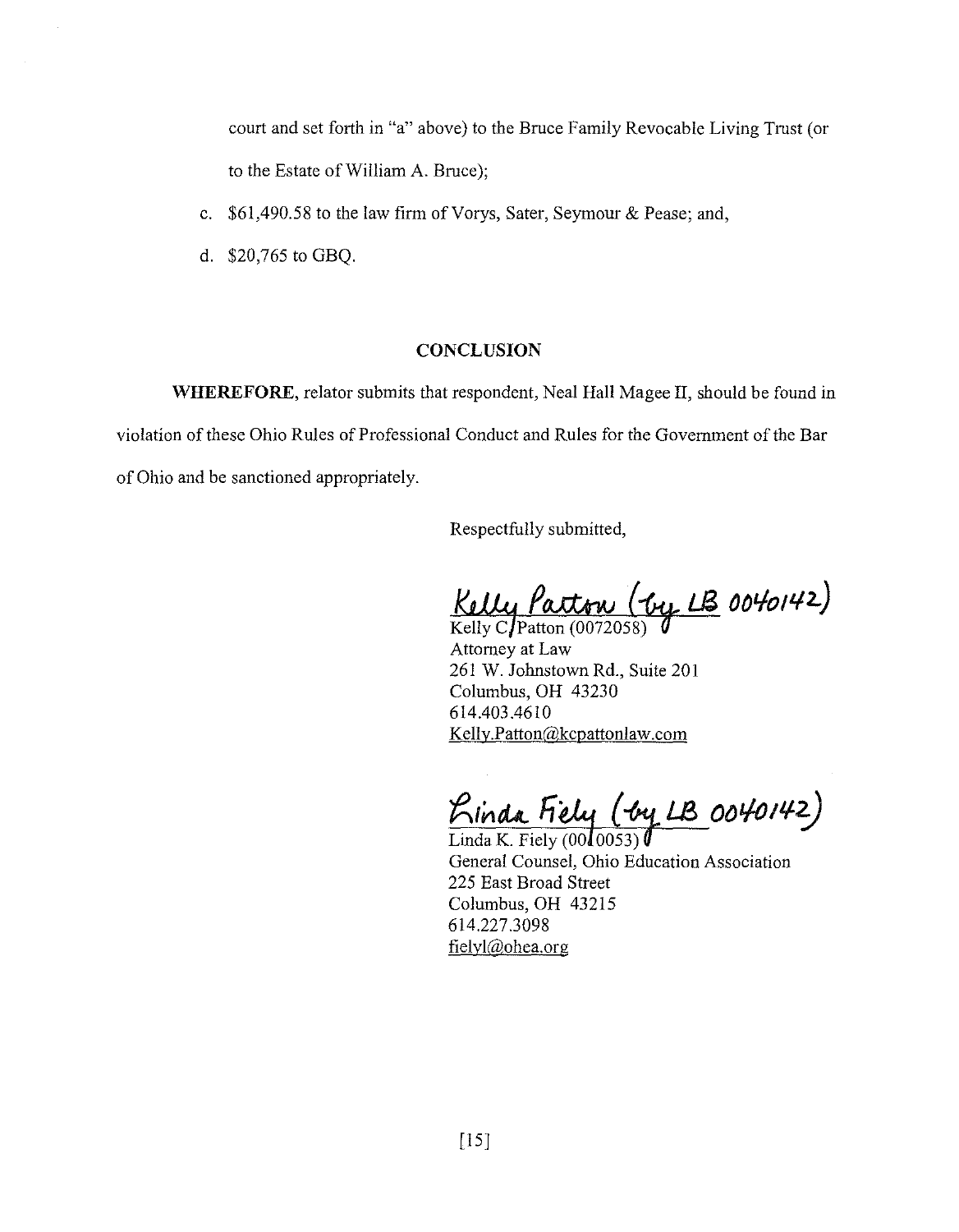$\frac{1}{2}$  Yale R. Levy (0065006)

Levy & Associates 4645 Executive Drive Columbus, OH 43220 614.898.5200 ylevy@levylawllc.com

*()0* Lfo *I t./-2)* 

Lori J. Brown (0040142) Columbus Bar Association 175 South Third Street, Suite 1100 Columbus, OH 43215 (614) 340-2053 lori@cbalaw.org

A. Alysha Clous (0070627) Columbus Bar Association 175 South Third Street, Suite 1100 Columbus, OH 43215 (614) 340-2034 alysha@cbalaw.org

**CO-COUNSEL FOR RELATOR** 

 $\mathcal{L}(\mathcal{A})$  and  $\mathcal{L}(\mathcal{A})$  and  $\mathcal{L}(\mathcal{A})$